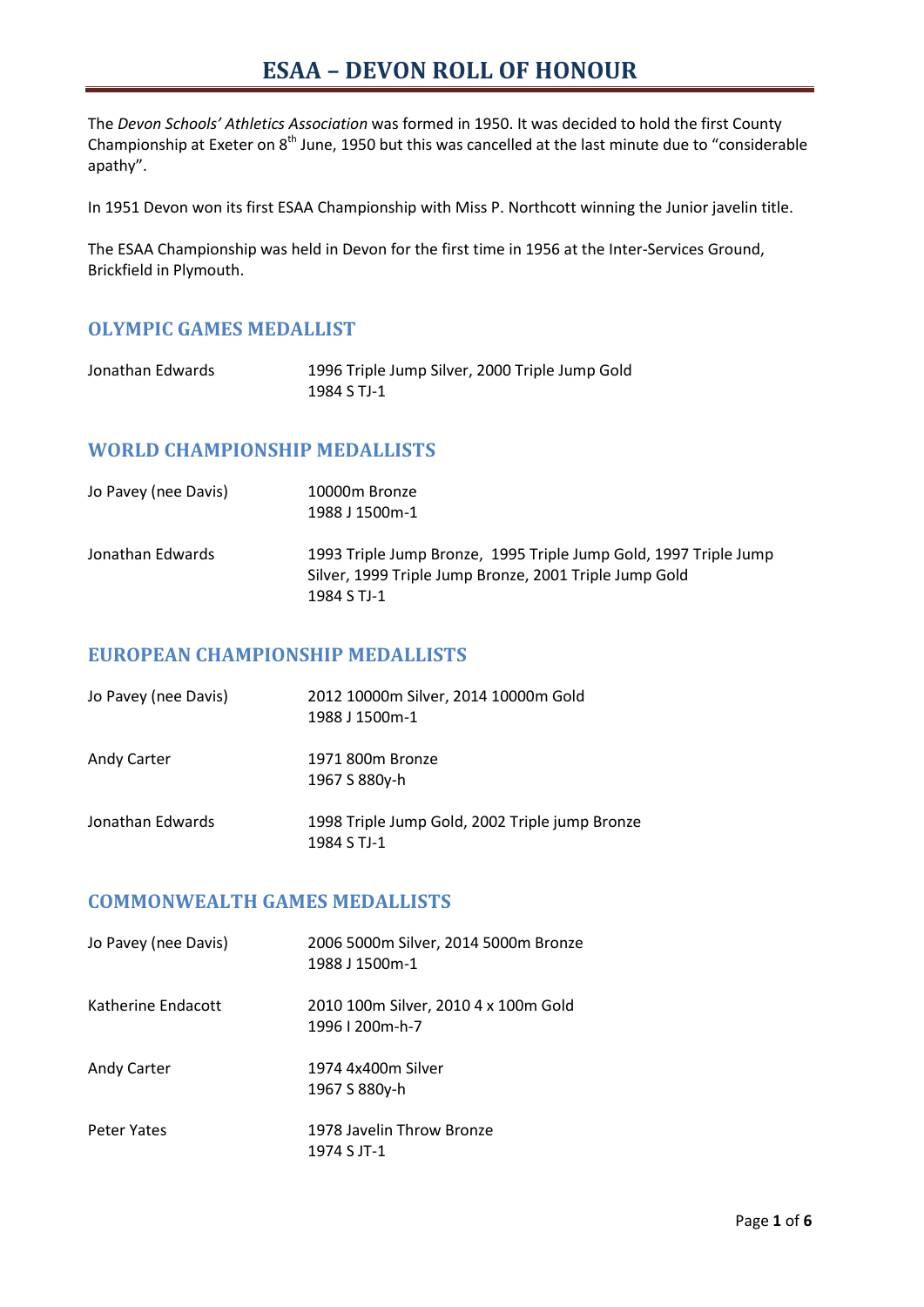| Jonathan Edwards | 1990 and 1994 Triple Jump Silver, 2002 Triple Jump Gold |
|------------------|---------------------------------------------------------|
|                  | 1984 S TJ-1                                             |

### **BRITISH CHAMPIONS**

| Lesley Mallin          | 1980 Discus Throw<br>1970 J DT-1, 1972 I DT-1, 1973 and 1974 S DT-1                  |
|------------------------|--------------------------------------------------------------------------------------|
| Jo Pavey (nee Davis)   | 2001, 2006-08 and 2012 5000m, 2007-08 and 2010 10000m<br>1988 J 1500m-1              |
| Emma Carpenter         | 2008 Discus Throw<br>1996 J DT-3, 1997 I DT-2, 1998 I DT-1, 1999 S DT-1, 2000 S DT-2 |
| Andy Carter            | 1970 and 1972-73 800m<br>1967 S 880y-h                                               |
| <b>Peter Yates</b>     | 1978 Javelin Throw<br>1974 S JT-1                                                    |
| <b>Brad McStravick</b> | 1979 and 1980 Decathlon<br>1974 S 100m                                               |
| Jonathan Edwards       | 1989, 1994, 1998 and 2001 Triple Jump<br>1984 S TJ-1                                 |
| <b>Guy Stroud</b>      | 2009 Decathlon<br>2005 S DEC-1                                                       |
| David King             | 2017 and 2019-20 110m Hurdles<br>2012 S 110mH-2                                      |
| Philip Norman          | 2020 3000m Steeplechase<br>2005   1500mST-2, 2006   1500mST-1, 2007 S 2000mST-2      |

*Notes regarding the athlete details shown above :*

An entry for each athlete consists of the first line detailing their Major Championship medal win or their British Championship title win. Second (and subsequent) lines show their ESAA Championship performances in the abbreviated format – *yyyy a eeee p* where :

*yyyy* Championship Year

*a* Age Group (I – Intermediate, J – Junior, S – Senior, pre-1948 the age groups were Under-16 (U16) and Under- 14 (U14))

*eeee* Event

*p* Place achieved (note an 'h-' indicates the performance was in a heat and 'r-' indicates it was in a preliminary round)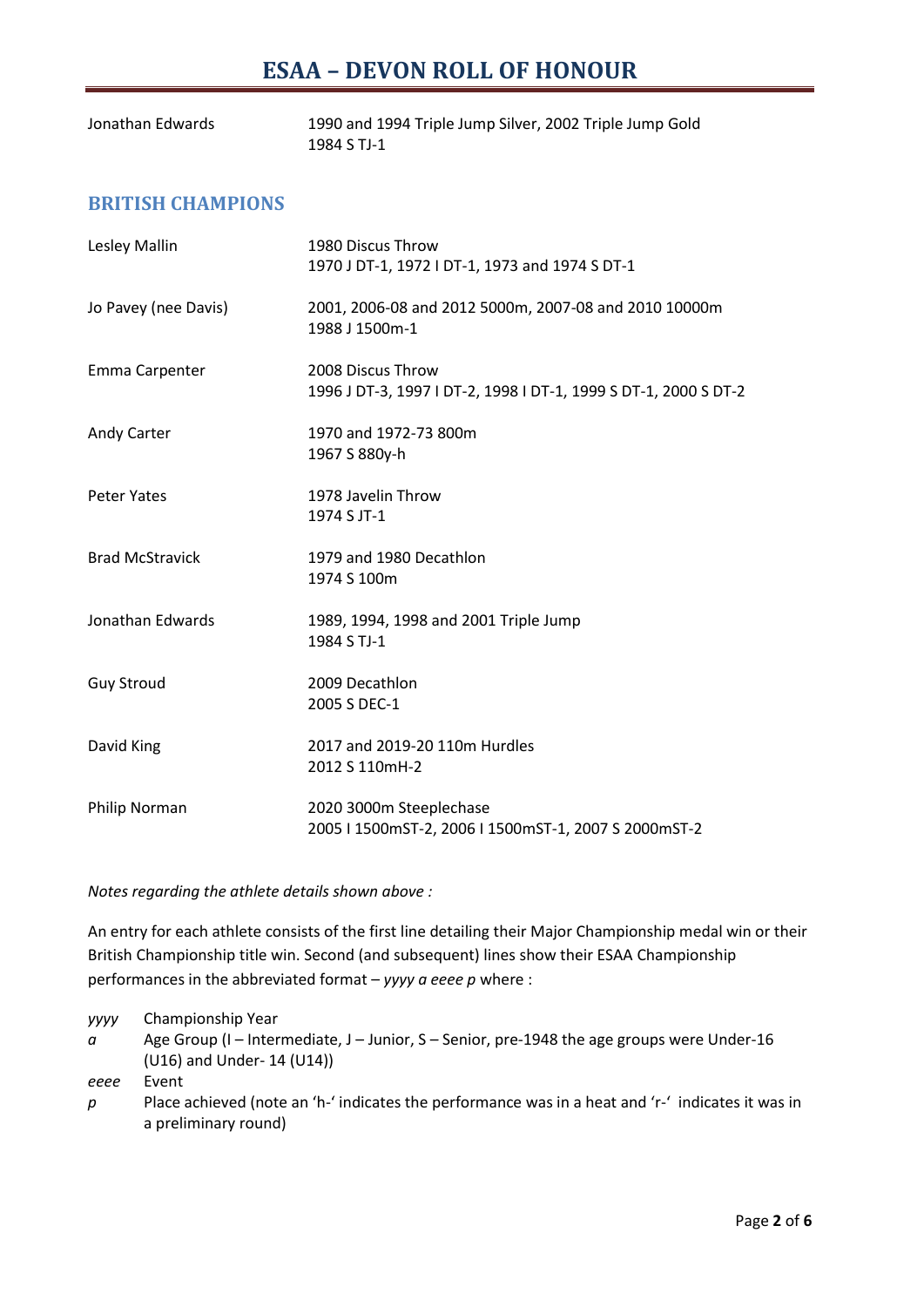## **ESAA GIRLS CHAMPIONS**

| 1951 | J | JT        | P. Northcott              | 1990 | S            | JT         | Mandy Liverton       |
|------|---|-----------|---------------------------|------|--------------|------------|----------------------|
| 1953 | S | 220y      | Pamela Stoyle             | 1998 | $\mathbf{I}$ | DT         | Emma Carpenter       |
| 1959 | I | HJ        | <b>Christine Shepherd</b> | 1999 | S            | DT         | Emma Carpenter       |
| 1961 | T | 80yH      | Rosemary Kimberley        | 2000 | J            | 1500m      | Dani Barnes          |
| 1961 | S | HJ        | <b>Christine Shepherd</b> | 2002 | $\mathbf{I}$ | 1500m      | Dani Barnes          |
| 1964 | I | 80mH      | <b>Wendy Palmer</b>       | 2002 | S            | SP         | Sarah Beer           |
| 1965 | S | 80mH      | <b>Wendy Palmer</b>       | 2003 | S            | CC         | Dani Barnes          |
| 1966 | S | 80mH      | <b>Wendy Palmer</b>       | 2003 | S            | 800m       | Dani Barnes          |
| 1967 | J | JT        | <b>Rosemary Cole</b>      | 2004 | J            | CC         | Joanne Harvey        |
| 1969 | J | DT        | Lorraine Harding          | 2004 | J            | 800m       | Joanne Harvey        |
| 1970 | J | DT        | Lesley Mallin             | 2004 | $\mathsf{l}$ | TJ         | Claire Linskill      |
| 1972 | I | DT        | Lesley Mallin             | 2006 | S            | TJ         | Claire Linskill      |
| 1973 | S | DT        | Lesley Mallin             | 2007 | $\mathbf{I}$ | 3000m      | Jessica Burns        |
| 1974 | S | DT        | Lesley Mallin             | 2007 | $\mathbf{I}$ | TJ         | Lauren Priest        |
| 1975 | J | 200m      | Jeanette Doyle            | 2008 | S            | CC         | Joanne Harvey        |
| 1975 | I | 800m      | Angela Mason              | 2008 | $\mathbf{I}$ | DT         | Julia Walkden        |
| 1976 | S | 1500m     | Angela Mason              | 2010 | S            | 400mH      | Lizzie Wessely       |
| 1977 | J | HJ        | <b>Mandy Keating</b>      | 2010 | S            | 4x100m     | Devon                |
| 1987 | J | JT        | Mandy Liverton            | 2011 | S            | IJ         | Rebecca Chapman      |
| 1987 | J | <b>SP</b> | <b>Claire Burnett</b>     | 2015 | $\mathbf{I}$ | <b>HEP</b> | Isabel Wakefield     |
| 1987 | I | 3000m     | Emma Sokell               | 2015 | $\mathbf{I}$ | 80mH       | Isabel Wakefield     |
| 1988 | J | 1500m     | Joanne Davis              | 2016 | J            | 800m       | Molly Canham         |
| 1988 | J | JT        | Joanne Harvey             | 2016 | S            | 1500m ST   | Victoria Weir        |
| 1988 | I | JT        | Mandy Liverton            | 2019 | S            | IJ         | <b>Emily Tyrrell</b> |
| 1989 |   | JT        | Mandy Liverton            | 2021 | J            | DT         | Nubia Evans-Shields  |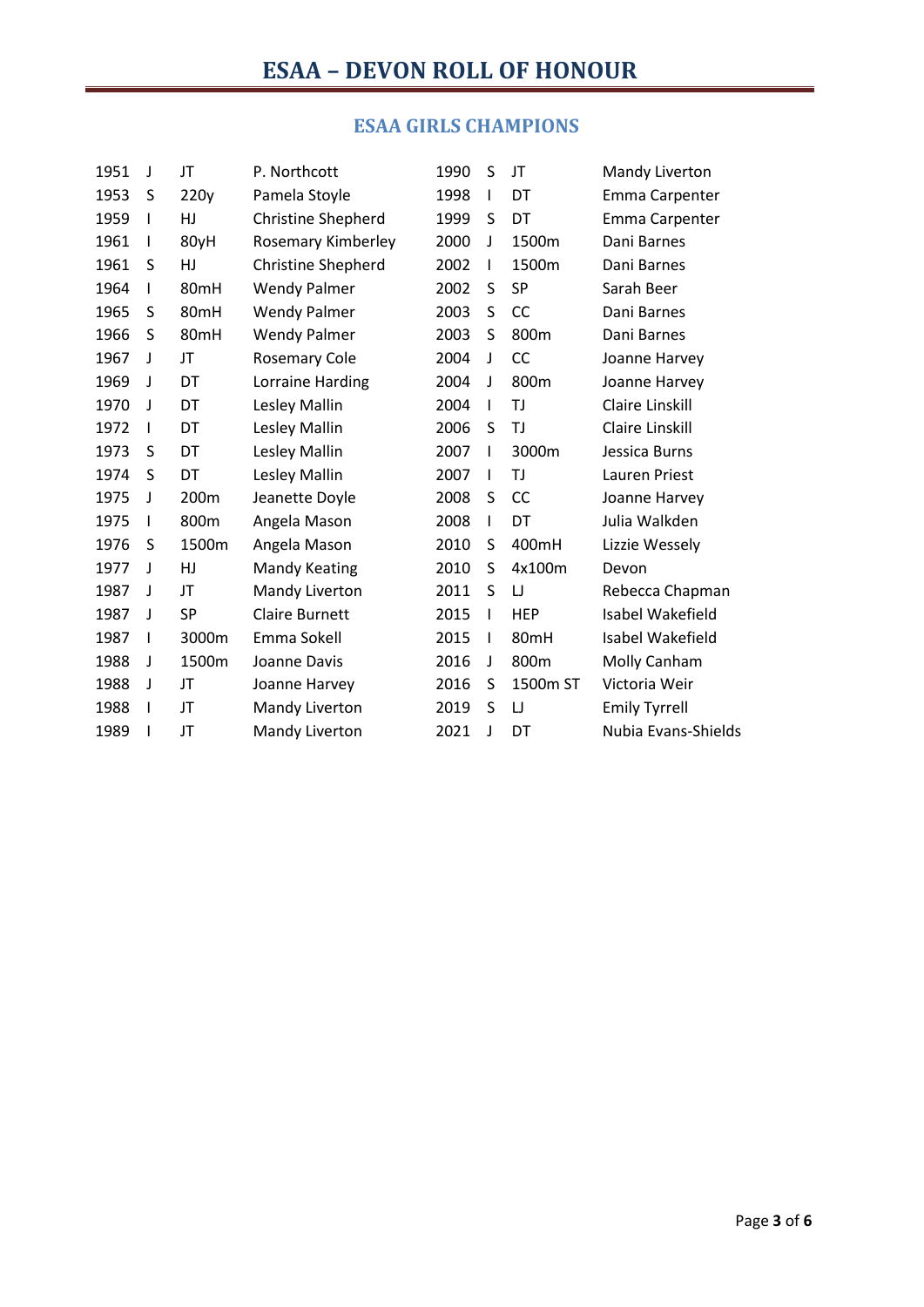| 1952 | S | 220y      | M. Wotton           | 1993 |              | <b>CC</b>  | Kairn Stone                |
|------|---|-----------|---------------------|------|--------------|------------|----------------------------|
| 1956 | J | 440y      | <b>B.</b> Thorniley | 1993 | $\mathsf{l}$ | 400mH      | Jon Goodwin                |
| 1956 | S | 4x110y    | Devon               | 1993 | I            | JT         | Sean Evans                 |
| 1956 | S | PV        | <b>Anthony Pitt</b> | 1996 | S            | CC         | Kairn Stone                |
| 1957 | S | HJ        | R. Organ            | 1997 | S            | CC         | Daniel Hyde                |
| 1959 | I | 440y      | Colin Davey         | 1999 | S            | 800m       | Nic Andrews                |
| 1960 | J | 80yH      | Stephen Wilkinson   | 2001 | J            | IJ         | Danny Harris               |
| 1961 | S | 440y      | Colin Davey         | 2001 | S            | JT         | Alex van der Merwe         |
| 1968 | J | 80yH      | S. Read             | 2001 | S            | SP         | Dave Dawson                |
| 1969 | J | DT        | J. Scott            | 2002 | J            | IJ         | Jack Field                 |
| 1969 | S | <b>SP</b> | Jon Wood            | 2005 | S            | <b>DEC</b> | <b>Guy Stroud</b>          |
| 1970 | S | SP        | Jon Wood            | 2006 | L            | 1500mST    | Philip Norman              |
| 1971 | J | 1500m     | Martin Wilson       | 2010 | S            | 800m       | Sam Petty                  |
| 1973 | I | 1500m     | Martin Wilson       | 2011 | S            | JT         | <b>Steven Turnock</b>      |
| 1974 | S | JT        | <b>Peter Yates</b>  | 2013 | J            | 80mH       | Sam Talbot                 |
| 1975 | S | DT        | Rex Wheway          | 2014 | $\mathbf{I}$ | 1500mST    | <b>William Battershill</b> |
| 1977 | J | DT        | <b>Mike Tonkin</b>  | 2016 | I            | 1500mST    | <b>Finley McLear</b>       |
| 1983 | J | HJ        | Julian Rifat        | 2016 | S            | 2000mST    | <b>William Battershill</b> |
| 1984 | S | ΤJ        | Jonathan Edwards    | 2018 | S            | 2000mST    | <b>Elliot Moran</b>        |
| 1989 |   | ΤJ        | Dave Reeve          | 2019 |              | CC         | <b>Oliver Smart</b>        |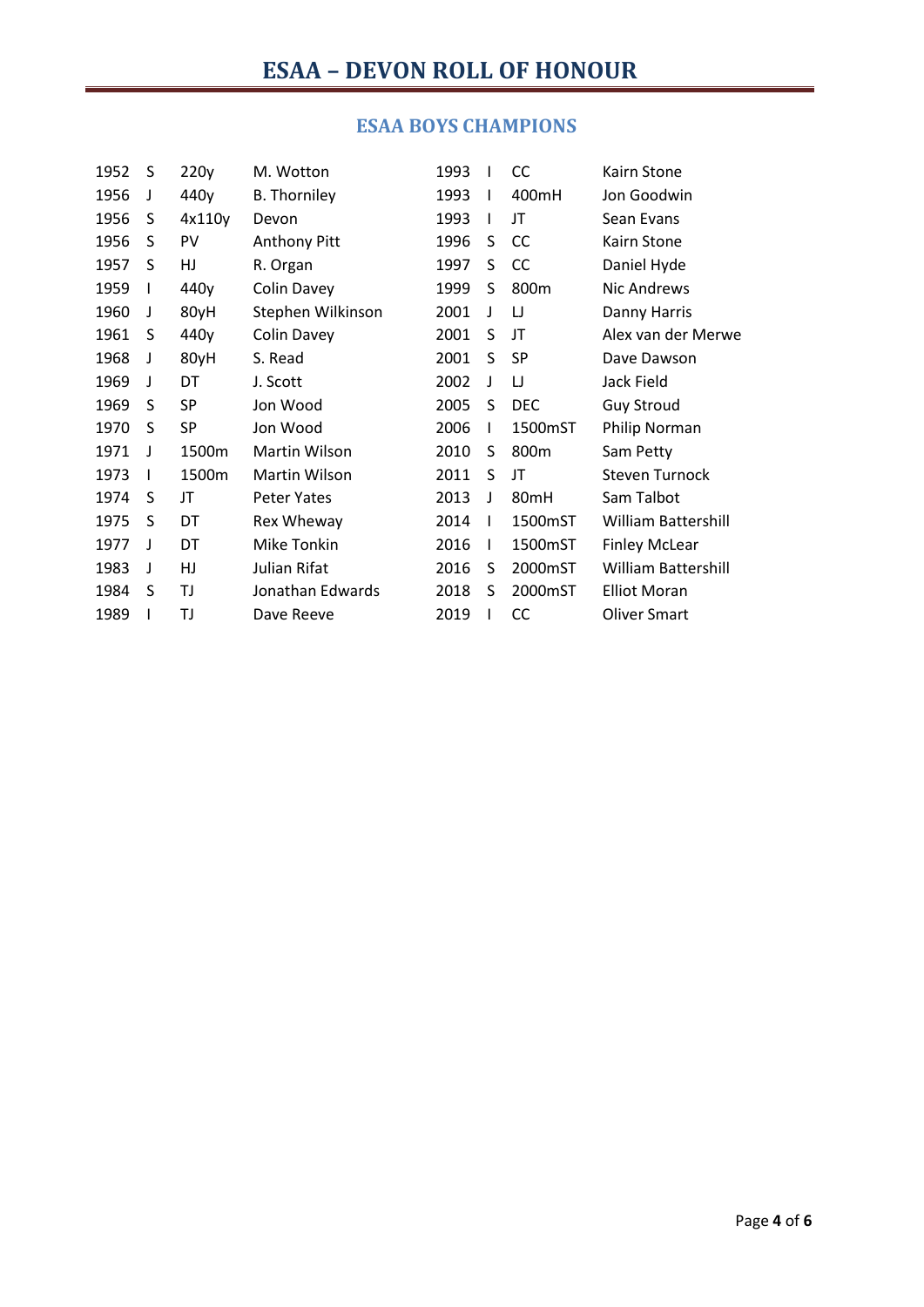### **SCHOOLS INTERNATIONAL ATHLETICS BOARD (SIAB)**

The SIAB hold 3 annual international meetings for school athletes from England, Ireland, Scotland and Wales. These are *Cross Country*, *Track and Field* and *Indoor Pentathlon Internationals*. A fourth championship, an *Indoor Track and Field International* meeting, was also held from 1990 to 2000.

#### **SIAB GIRLS WINNERS**

| 1965 | 80 <sub>mH</sub> | <b>Wendy Palmer</b> | 1998 | DT               | Emma Carpenter   |
|------|------------------|---------------------|------|------------------|------------------|
| 1973 | DT               | Lesley Mallin       | 2004 | CC               | Joanne Harvey    |
| 1988 | Ш                | Mandy Liverton      | 2004 | ΤI               | Claire Linskill  |
| 1997 | DT               | Emma Carpenter      | 2018 | 80 <sub>mH</sub> | <b>Emily Bee</b> |
| 1998 | 80 <sub>mH</sub> | Sharon Davidge      | 2022 | CC               | Innes Fitzgerald |

#### **SIAB BOYS WINNERS**

| 1967 | S. | 120vH | Alan Davies | 1998   |     | 800m    | Nic Andrews          |
|------|----|-------|-------------|--------|-----|---------|----------------------|
| 1970 | S. | SP    | Jon Wood    | 2004   | U18 | iPEN    | <b>Guy Stroud</b>    |
| 1989 |    | HT.   | Jon Bond    | 2006 I |     | 1500mST | Philip Norman        |
| 1989 |    | ΤI    | Dave Reeve  | 2014   |     | 1500mST | William Battershill  |
| 1993 |    | IТ    | Sean Evans  | 2016   |     | 1500mST | <b>Finlay McLear</b> |

SIAB winning performances are shown in the abbreviated format *yyyy a eeee* where :

- *yyyy* Championship Year
- *a* Age Group (I Intermediate, J Junior, S Senior, Under-16 (U16), Over-16 (O16) and Under-18 (U18))
- *eeee* Event (preceded by an 'i' indicates at a SIAB indoor meeting)